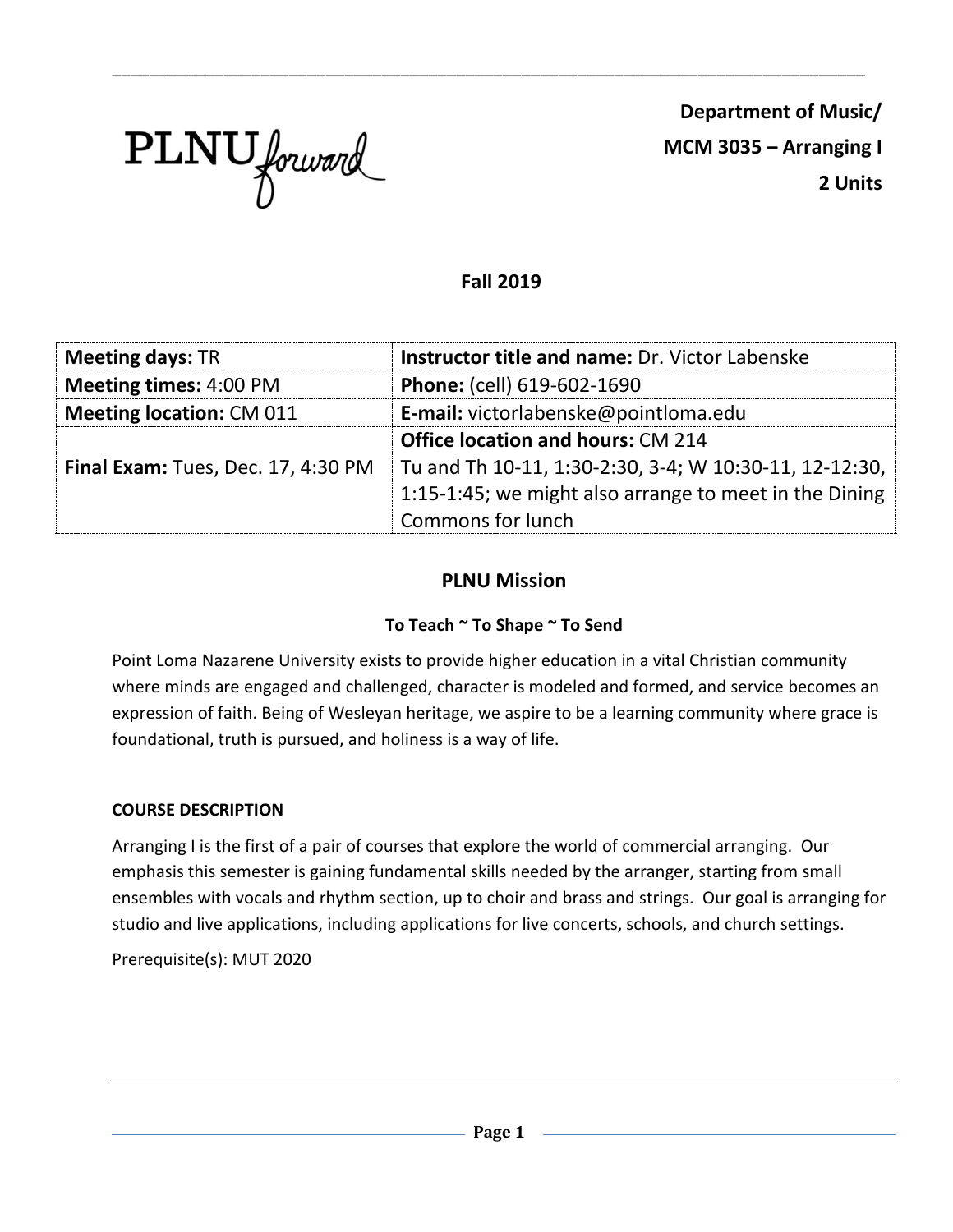## **COURSE LEARNING OUTCOMES**

Students will synthesize the following musical grammar and technical components with their own original thought as evidenced in their arrangements; at a minimum for each area below, students should be at the proficient level in at least 3 of the following areas:

- Voice leading
- Accompaniment
- Harmonic progression
- Neatness/Notational accuracy
- Creativity of arrangement
- Expressive markings

## **COURSE ASSIGNMENTS**

| a. Weekly arranging assignments                                                | 20% |
|--------------------------------------------------------------------------------|-----|
| These assignments are due most Tuesdays. These assignments should be completed |     |
| using Finale. See Canvas for instructions.                                     |     |
| b. Quizzes, peer reviews & other assignments                                   | 20% |
| c. Major projects                                                              | 60% |

Two major projects are to be completed. All assignments must be completed using Finale. Include measure numbers. Both a hard copy and a copy uploaded to Canvas must be submitted. The details for each assignment are as follows:

- Major project #1 due October 24 at class time. Write a complete arrangement for voices and/or instruments, including an accompaniment. Selection of project tune must be approved by October 10. A rough draft should be presented in class on October 17. Permission must be received for the use of copyrighted tunes (this may take up to six weeks).
- Major project #2 due December 17 at 4:30 PM (Final Exam). Write a complete arrangement for voices and/or instruments, including an accompaniment. Selection of the project tune must be approved by December 5. A rough draft should be presented in class on December 12 Permission must be received for the use of copyrighted tunes (this may take up to six weeks)..

**Late Work Policy**: All work will lose 10% for each calendar day late. This type of regularity allows the students to receive prompt feedback (**no work, including the final major project will be accepted after the final examination time**).

**Make-up Policy:** Expect that no quizzes or in-class work will be made up.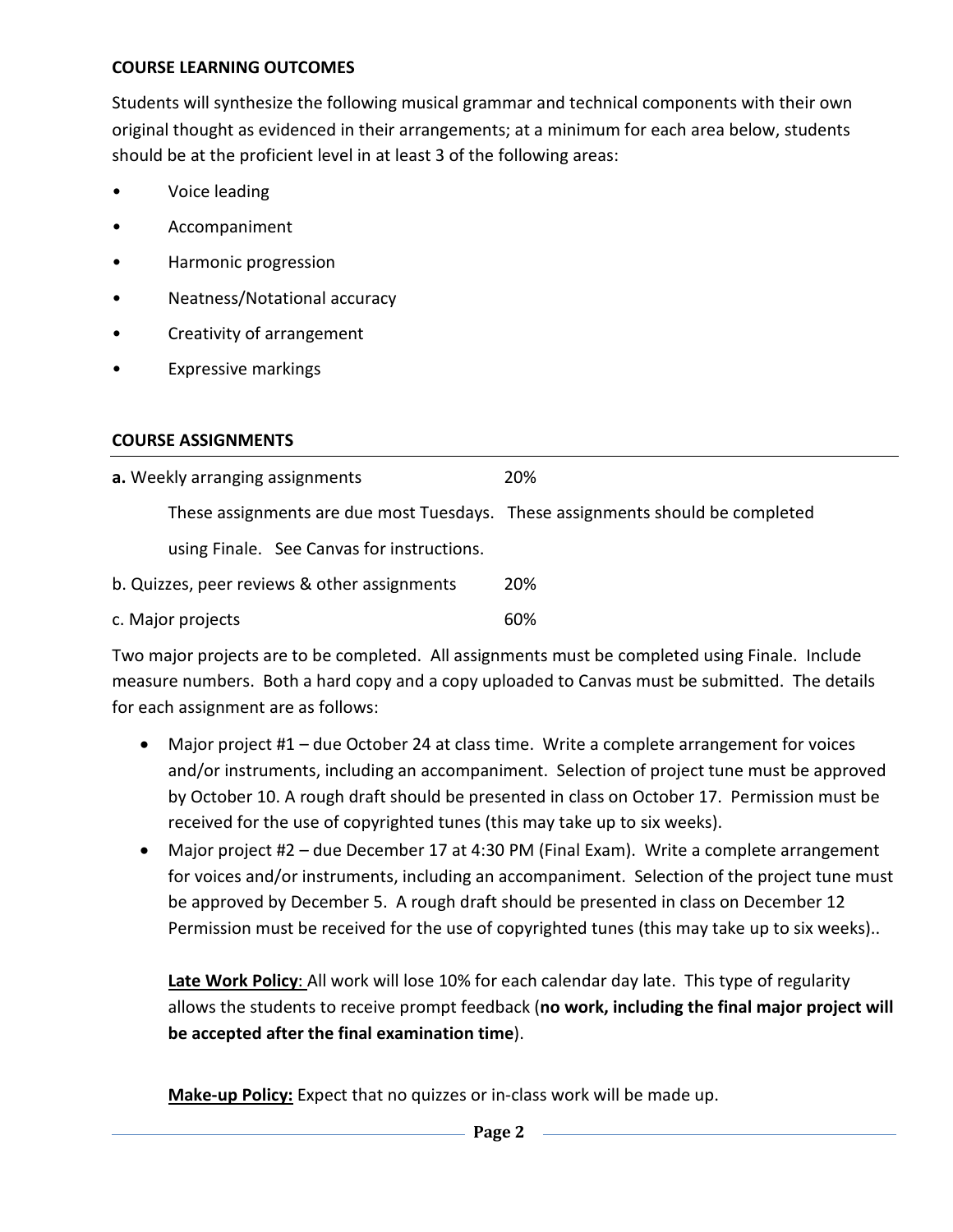- Finale Notation Software recommended (\$99 for students in bookstore)
- manuscript paper

#### **ASSESSMENT AND GRADING**

| Grading componments (details below):                                                                               | grading scale:                                                                  |                                                                                |
|--------------------------------------------------------------------------------------------------------------------|---------------------------------------------------------------------------------|--------------------------------------------------------------------------------|
| <b>Weekly Arranging Assignments 20%</b><br>Reading quizzes/group & take-home assignments 20%<br>Major projects 60% | $A = 93 - 100$<br>$A = 90 - 92$<br>$B+=87-89$<br>$B = 83 - 86$<br>$B = 80 - 82$ | $C = 73 - 76$<br>$C = 70 - 72$<br>$D+=67-69$<br>$D = 63 - 66$<br>$D = 60 - 62$ |
|                                                                                                                    | $C+=77-79$                                                                      | $F = 0 - 59$                                                                   |

#### **FINAL EXAMINATION POLICY**

The final examination will consist of submitting Major Project #2.

## **PLNU COPYRIGHT POLICY**

Point Loma Nazarene University, as a non-profit educational institution, is entitled by law to use materials protected by the US Copyright Act for classroom education. Any use of those materials outside the class may violate the law.

## **PLNU ACADEMIC HONESTY POLICY**

Students should demonstrate academic honesty by doing original work and by giving appropriate credit to the ideas of others. Academic dishonesty is the act of presenting information, ideas, and/or concepts as one's own when in reality they are the results of aningther person's creativity and effort. A faculty member who believes a situation involving academic dishonesty has been detected may assign a failing grade for that assignment or examination, or, depending on the seriousness of the offense, for the course. Faculty should follow and students may appeal using the procedure in the university Catalog. See [Academic Policies](http://catalog.pointloma.edu/content.php?catoid=18&navoid=1278) for definitions of kinds of academic dishonesty and for further policy information.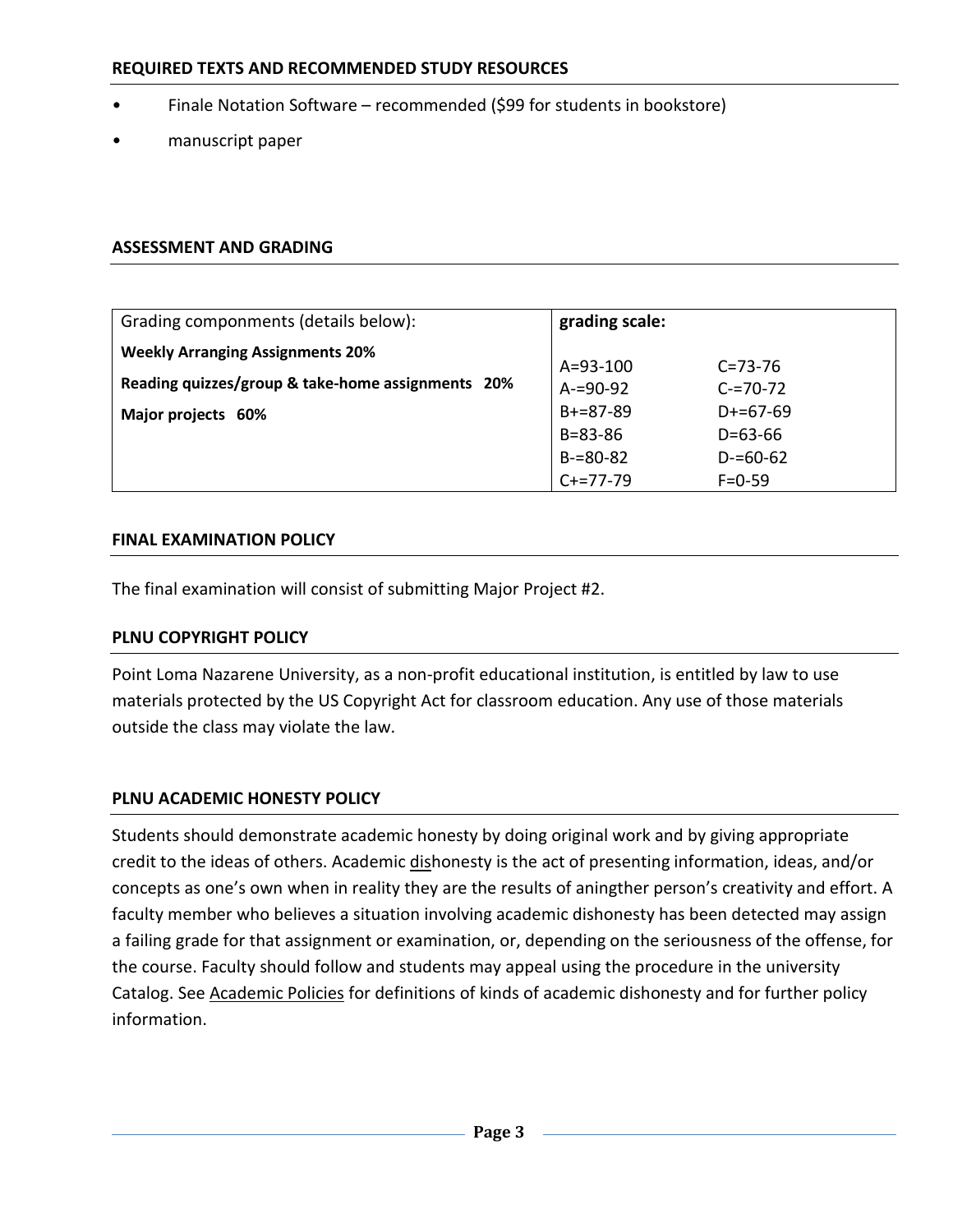## **PLNU ACADEMIC ACCOMMODATIONS POLICY**

If you have a diagnosed disability, please contact PLNU's Disability Resource Center (DRC) within the first two weeks of class to demonstrate need and to register for accommodation by phone at 619-849- 2486 or by e-mail at [DRC@pointloma.edu.](mailto:DRC@pointloma.edu) See [Disability Resource Center](http://www.pointloma.edu/experience/offices/administrative-offices/academic-advising-office/disability-resource-center) for additional information.

## **PLNU ATTENDANCE AND PARTICIPATION POLICY**

Regular and punctual attendance at all classes is considered essential to optimum academic achievement. If the student is absent from more than 10 percent of class meetings, the faculty member can file a written report which may result in de-enrollment. If the absences exceed 20 percent, the student may be de-enrolled without notice until the university drop date or, after that date, receive the appropriate grade for their work and participation. See [Academic Policies](http://catalog.pointloma.edu/content.php?catoid=18&navoid=1278) in the Undergraduate Academic Catalog.

#### **CLASS SCHEDULE**

| date: wk:  |                |                                                          | short arranging project<br>(due Tuesday) |  |
|------------|----------------|----------------------------------------------------------|------------------------------------------|--|
| 9/2        | $\mathbf{1}$   | Fundamentals                                             |                                          |  |
| 9/9        | $\overline{2}$ | Accompaniment                                            | X                                        |  |
| 9/16       | 3              | 2-part writing                                           | $\pmb{\times}$                           |  |
| 9/23       | 4              | 3-part writing                                           | X                                        |  |
| 9/30       | 5              | 4-part writing                                           | $\boldsymbol{\mathsf{x}}$                |  |
| 10/7       | 6              | Time changes; Major project #1 tune selection due 10/10  |                                          |  |
| $10/14$ 7  |                | Harmonic changes; Major project #1 rough draft due 10/17 |                                          |  |
| 10/218     |                | Major project #1 due 10/24                               |                                          |  |
| $10/28$ 9  |                | Melodic changes                                          | $\pmb{\times}$                           |  |
| 11/4       | 10             | Form and phrase changes                                  | X                                        |  |
| 11/11 11   |                | Key, mode, register changes                              | $\pmb{\times}$                           |  |
| 11/18 12   |                | Word painting                                            | X                                        |  |
| $11/25$ 13 |                | Introduction-Transition-Ending;                          |                                          |  |
| 12/2       | 14             | Styles; Major project #2 tune selection due 12/5         |                                          |  |
| 12/9       | 15             | Major project #2 rough draft due 12/12                   |                                          |  |

FINAL EXAM: Tuesday, December 17, 2019, 4:30 PM. The final examination will consist of submitting Major project #2. A short written exam may also be included.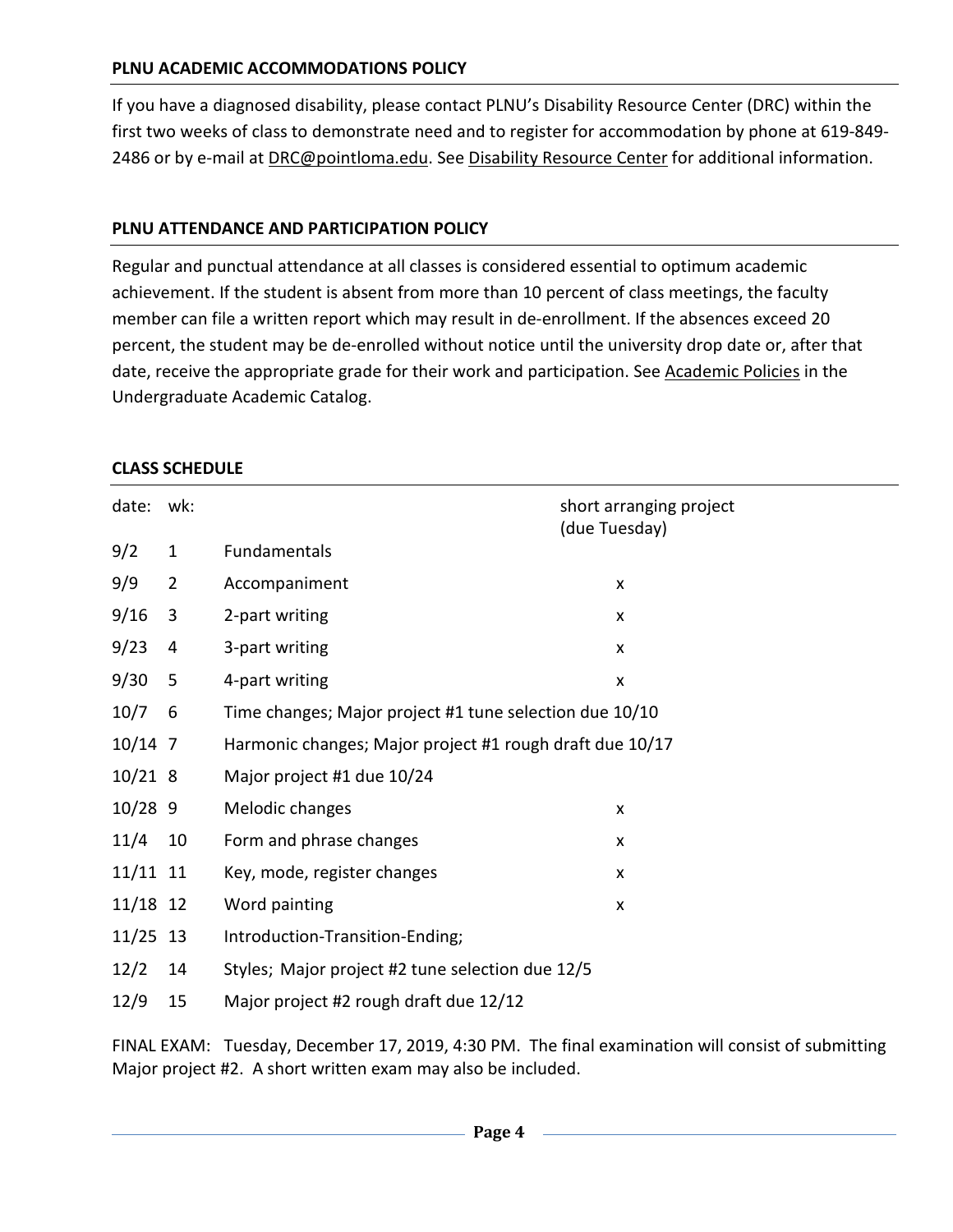Ades, Hawley. *Choral Arranging.* Delaware Water Gap, PA: Shawnee Press, 1966.

Davidson, Archibald T. *The Techniques of Choral Composition*. Cambridge, MA: Harvard

University Press, 1945. 784.068 D265t

Ostrander, Arthur E. *Contemporary Choral Arranging*. Englewood Cliffs, NJ: Prentice-

Hall, 1986. 784.1 O85c

Pooler, Frank. *New Choral Notation: A Handbook*. New York: Walton, 1971. 784.94 P822n

Wilson, Harry R. *Choral Arranging for Schools, Glee Clubs and Publication*. New York:

Robbins Music Corp., 1949. 784.6 W751c